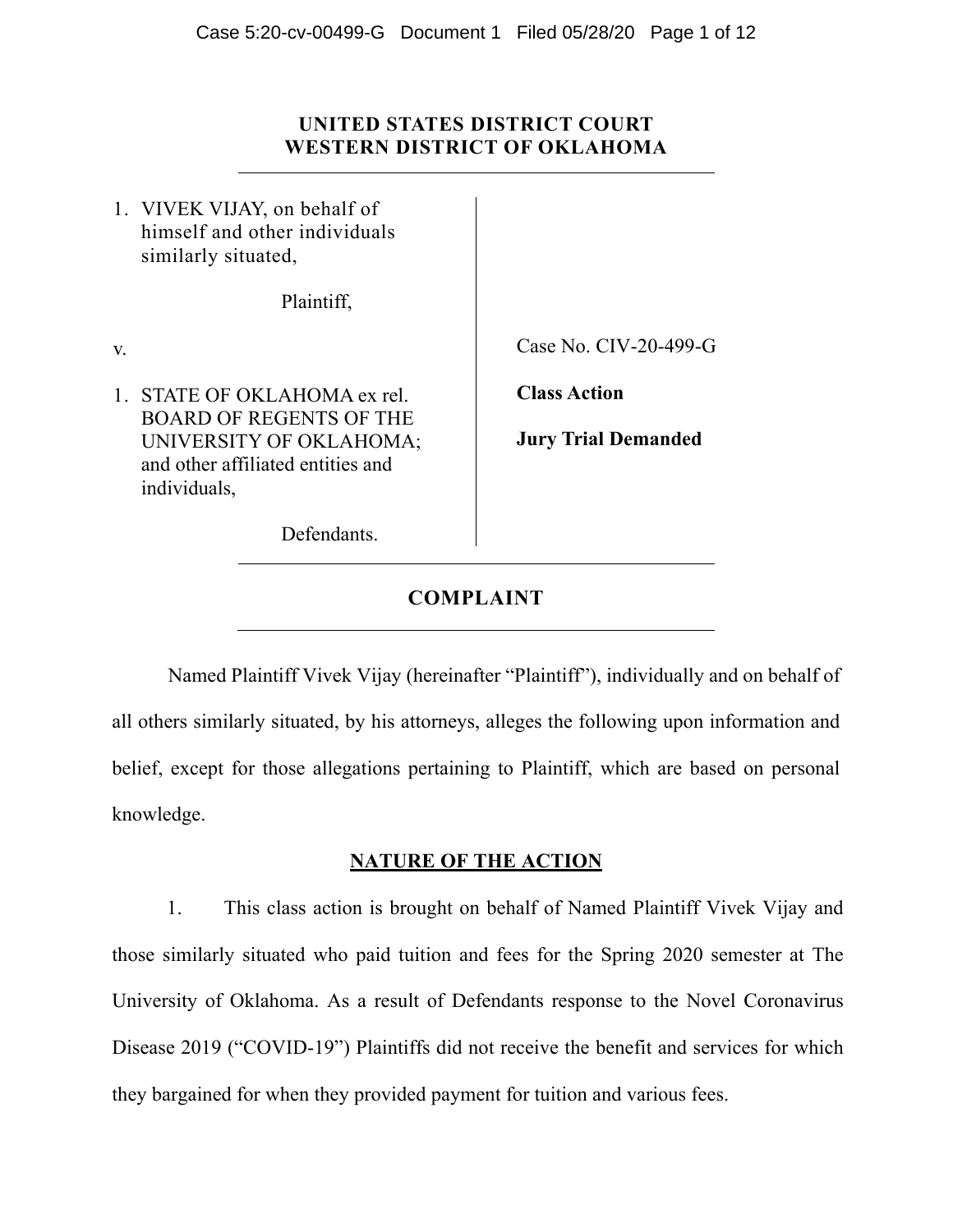#### Case 5:20-cv-00499-G Document 1 Filed 05/28/20 Page 2 of 12

2. Plaintiffs and Defendants entered into a contract where Plaintiffs would provide payment in the form of tuition and fees and Defendants would provide in-person educational services, experiences, opportunities, and other related services.

3. On or around March 23, 2020, The University of Oklahoma canceled all in-person education and transitioned to complete online education, following Spring Break recess.

4. Based on these closures Defendants have failed to uphold their end of the contract to provide in-person educational services and other related collegiate experiences and services.

5. Despite Defendants' failure to provide the services and experiences as bargained for, Defendants have not offered any refund of the tuition and fees that Plaintiff and the Class had paid.

#### **PARTIES**

6. Plaintiff Vivek Vijay is a student and a resident of Norman, Oklahoma. Plaintiff was enrolled as a full-time graduate student at The University of Oklahoma during the Spring 2020 semester. Plaintiff graduated at the conclusion of the semester. Plaintiff has not received a refund of tuition and fees paid to Defendants, despite the fact that the University has been shut down since on or about March 12, 2020.

7. Defendant Board of Regents of The University of Oklahoma ("Board of Regents") is a constitutional entity that coordinates the board of control for the entire State of Oklahoma whose principal place of business is located in Norman, Oklahoma.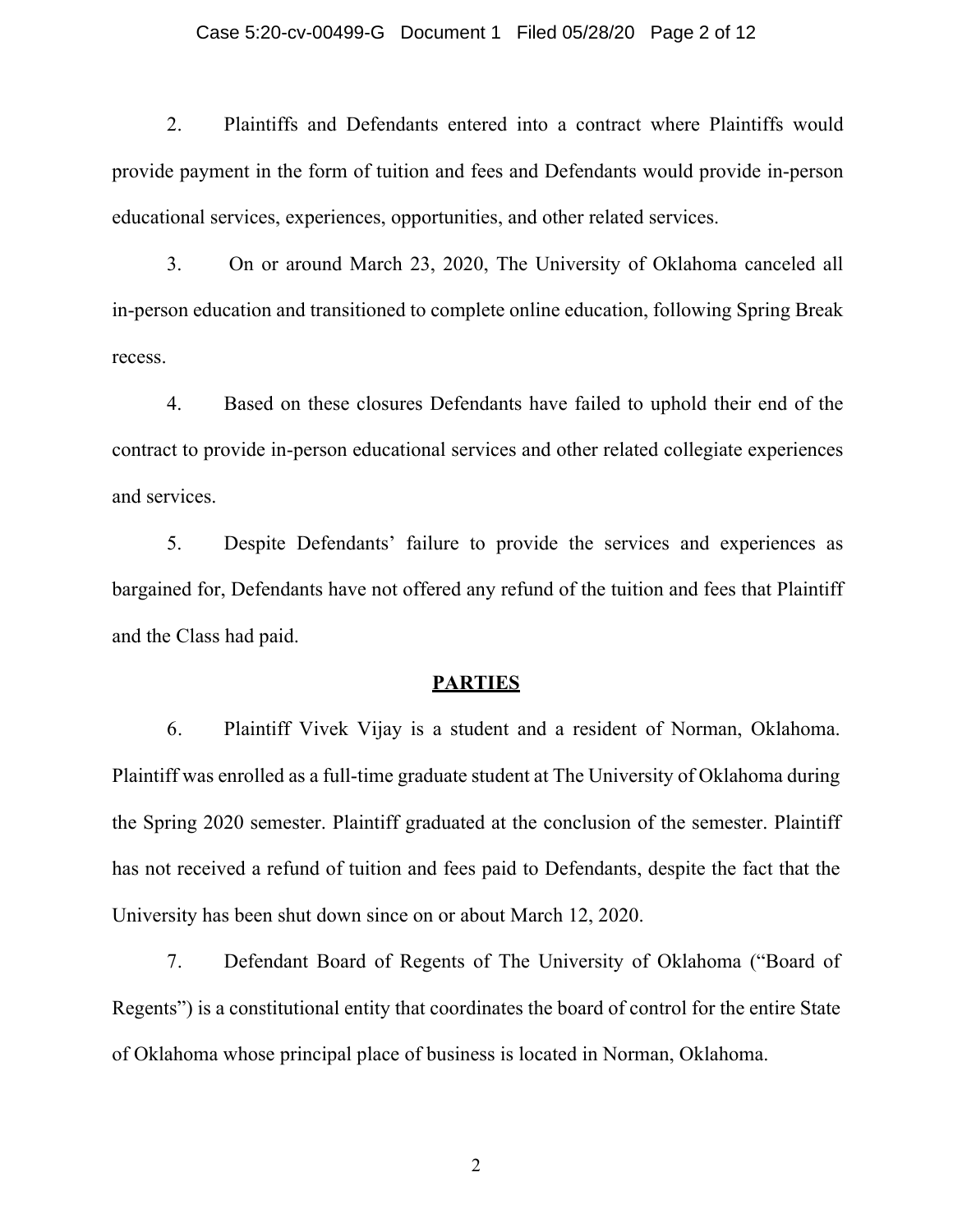### **JURISDICTION AND VENUE**

8. This Court has jurisdiction over the action pursuant to 28 U.S.C. § 1332(d) because at least one-third of the members of the Class, as defined below, reside in different states than Oklahoma, there are more than 100 members of the Class, and the aggregate amount in controversy exceeds \$5,000,000 exclusive of interest and costs.

9. This court has personal jurisdiction over Defendants because Defendants maintain their principal places of business in this District.

10. Venue is proper in this Court pursuant to 28 U.S.C. § 1391 because Defendants' operate their primary campus within this district.

# **FACTS**

11. Plaintiff and Class Members are individuals that paid tuition and fees for the Spring Semester 2020 at The University of Oklahoma.

12. Defendants accepted Plaintiff's and Class Members' payments in exchange for educational services, experiences, and opportunities as detailed in Defendants' marketing, advertisements, and other public representations.

13. Based on the academic schedule, the Spring 2020 semester at The University of Oklahoma commenced on or around January 13, 2020, and was scheduled to conclude on or around May 8, 2020.

14. Plaintiff Vivek Vijay was a graduate student during the Spring 2020 semester. The University of Oklahoma charged plaintiff approximately \$10,621.20 in tuition during the Spring 2020 semester. Additionally, Plaintiff paid a total of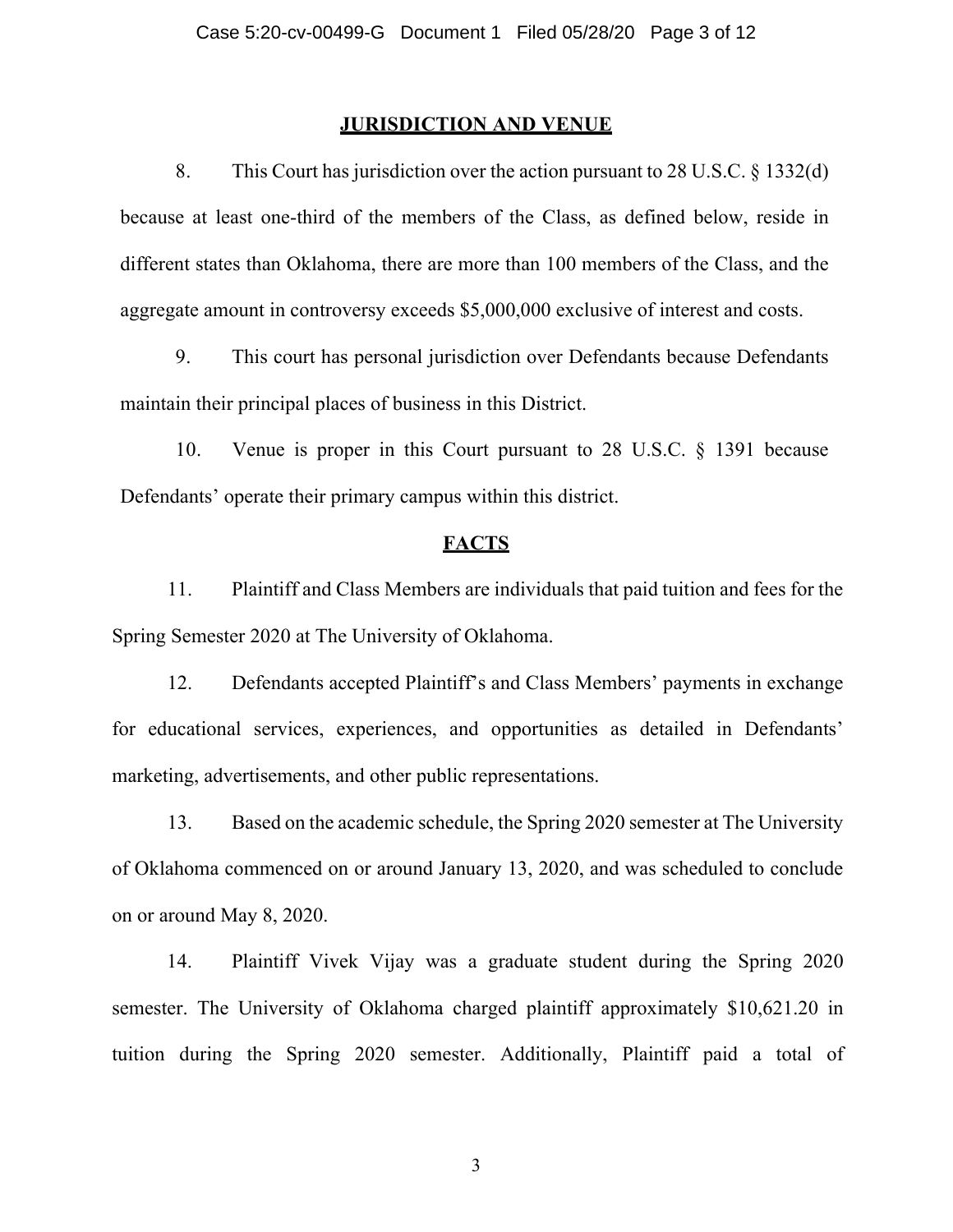#### Case 5:20-cv-00499-G Document 1 Filed 05/28/20 Page 4 of 12

approximately \$16,017 inclusive of tuition and other various fees for the Spring 2020 semester.

15. Plaintiffs paid tuition and fees for in-person educational services, experiences, opportunities, and other related collegiate services for the entire period beginning in or around January 2020 through mid-May 2020.

16. According to publicly available information, the average tuition cost for an in-state resident for the Spring 2020 semester at The University of Oklahoma is approximately \$2,394.00. Students also pay approximately \$2,137.25 in related costs and fees, not including room and board. The average tuition cost for out-of-state residents for the Spring 2020 semester at The University of Oklahoma is approximately \$10,084.50. Students also pay approximately \$2,137.25 in related costs and fees, not including room and board. The average tuition and fee cost for a graduate student for the Spring 2020 semester is \$274.30 in tuition and \$72.55 – \$610.80 in mandatory fees, which are calculated per credit hour.

17. On or around March 12, 2020, The University of Oklahoma announced that because of COVID-19 they would suspend all in-person classes for the remainder of the Spring Semester 2020 beginning on or around March 23, 2020 (following Spring Break recess) and that all learning would transition to online.

18. Defendants were unable to provide in-person educational experiences, services, and opportunities for approximately 45% of the Spring 2020 semester.

19. Prior to the suspension of in-person classes for the Spring 2020 semester, Plaintiff attended campus events and was involved in student activities and/or clubs.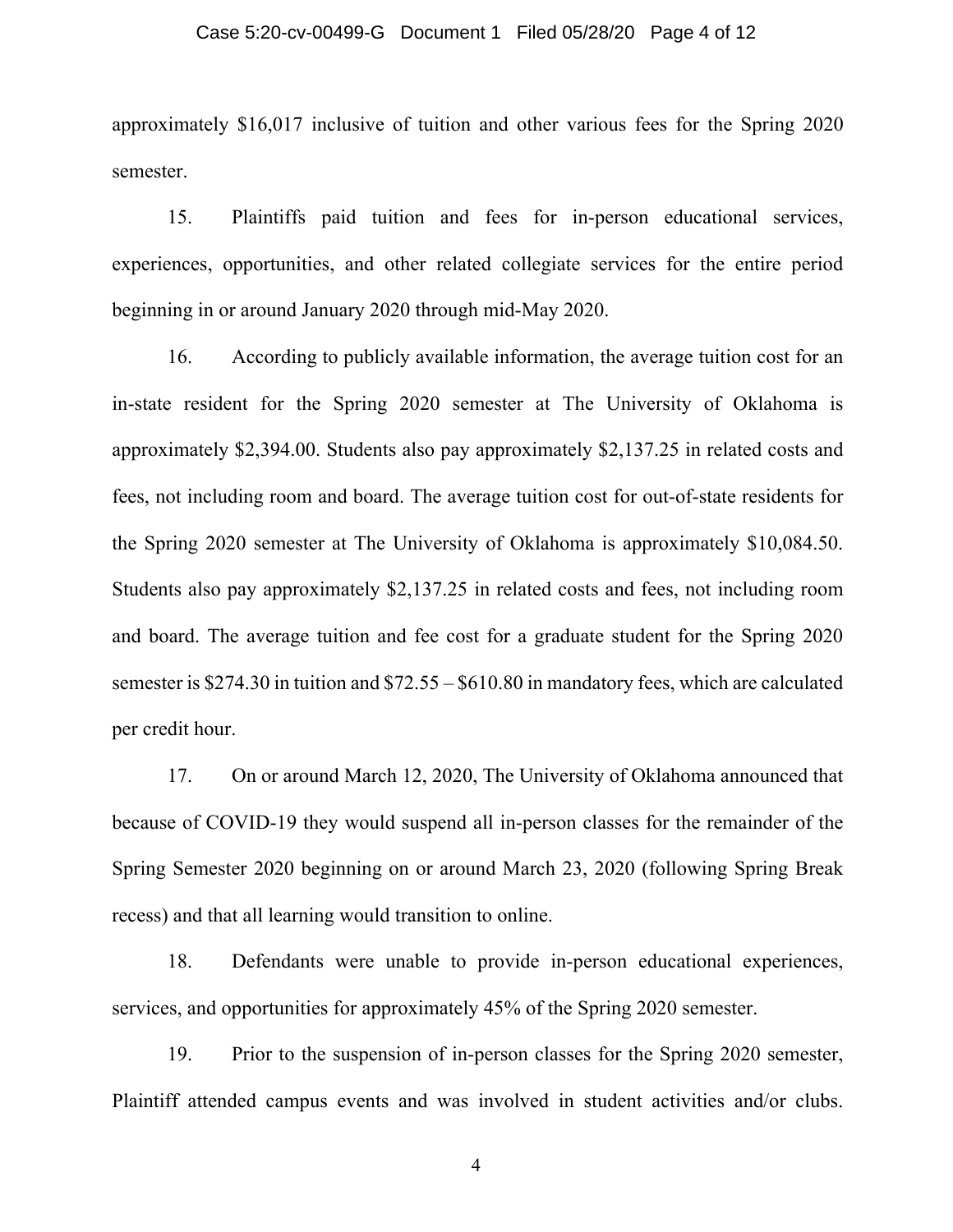#### Case 5:20-cv-00499-G Document 1 Filed 05/28/20 Page 5 of 12

Plaintiff has also served in leadership positions of various on-campus organizations and clubs.

20. As a result of Defendants' closure, Defendants have not complied with their obligation to provide in-person educational services along with other experiences, opportunities, and services Plaintiff and the Class paid for.

21. Plaintiff and the Class did not enter into an agreement with Defendants for online education, but rather sought to receive in-person education from Defendants' institution.

22. Therefore, Plaintiff and Class Members are entitled to a pro-rata refund of the tuition and fees they paid to Defendants for in-person educational services as well as other marketed collegiate experiences and services that were not provided.

### **CLASS ALLEGATIONS**

23. Plaintiff brings this matter on behalf of himself and those similarly situated. As detailed in this Complaint, Defendants failed to provide the in-person education services the Plaintiffs paid tuition and fees to receive during the Spring Semester 2020.

24. Plaintiffs were impacted by and damaged by this misconduct.

25. Accordingly, this action is ideally situated for class-wide resolution.

26. The Class is defined as all individuals who paid tuition and fees to The University of Oklahoma to receive in-person educational services, experiences, and opportunities during the Spring Semester 2020. ("Class").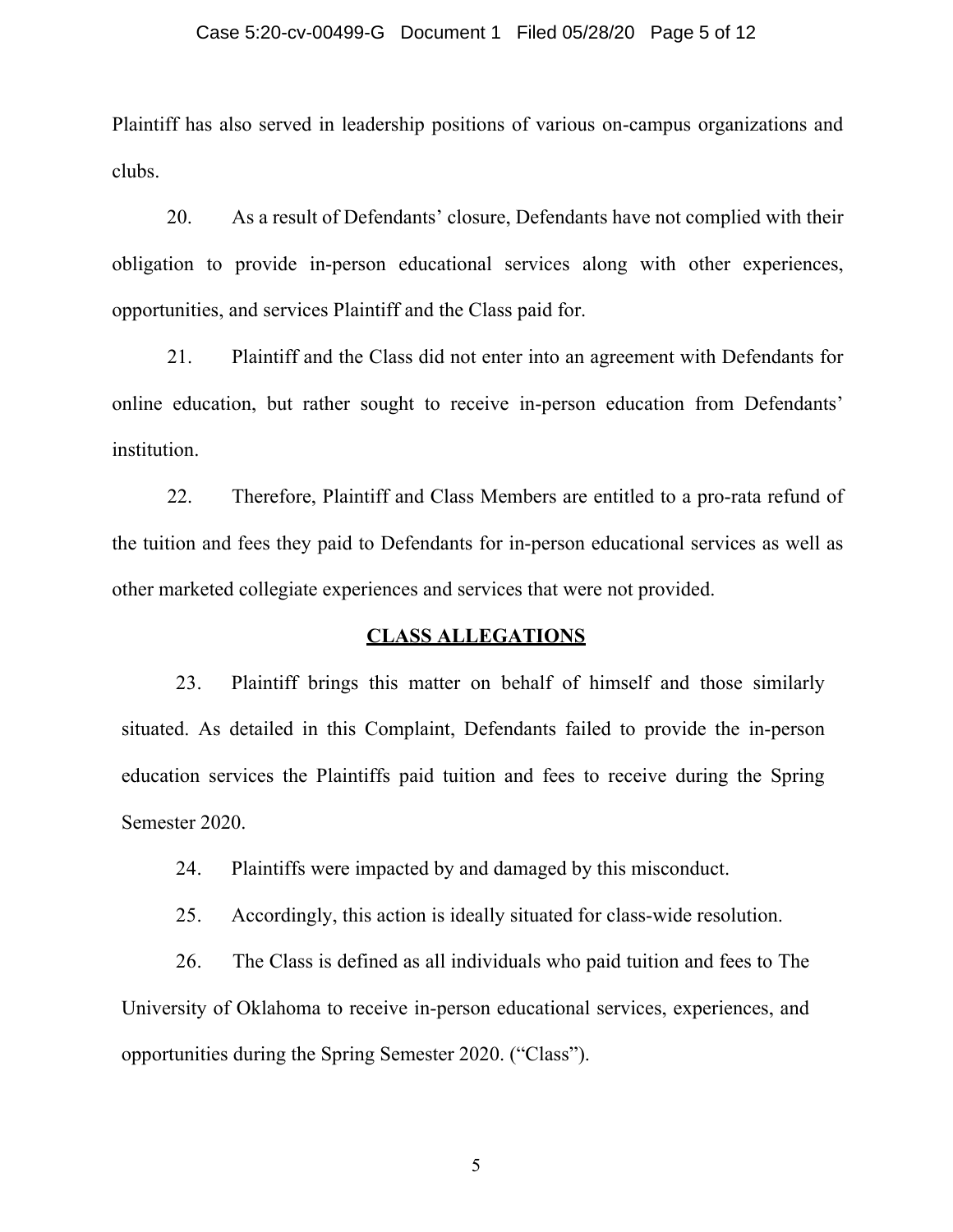#### Case 5:20-cv-00499-G Document 1 Filed 05/28/20 Page 6 of 12

27. This case is properly brought and should be maintained as a class action under FRCP 23, satisfying the class action prerequisites of numerosity, commonality, typicality, and adequacy because:

28. Numerosity: Class Members are so numerous that joinder of all members is impracticable. Plaintiff believes that there are thousands of individuals who are Class Members described above who have been damaged by Defendants' breach of contract.

29. Commonality: The questions of law and fact common to the Class Members which predominate over any questions which may affect individual Class Members include, but are not limited to:

- a. Whether Defendants accepted money from Plaintiff and Class Members in exchange for a promise to provide services;
- b. Whether Defendants provided those services as bargained for;
- c. Whether Plaintiff and the Class Members are entitled to a pro-rata portion of the tuition and fees paid for services that were not provided; and
- d. Whether Defendants were unjustly enriched.

30. Typicality: Plaintiff's claims are typical of the claims of each Class Member in that every member of the Class was subject to Defendants' breach of contract and Defendant was unjust enriched by its conduct. Plaintiff is entitled to relief under the same causes of action as the other Class Members.

31. Adequacy: Plaintiff is an adequate Class representative because his interests do not conflict with the interests of the Class Members he seeks to represent; his claims are common to all members of the Class and he has a strong interest in vindicating his rights;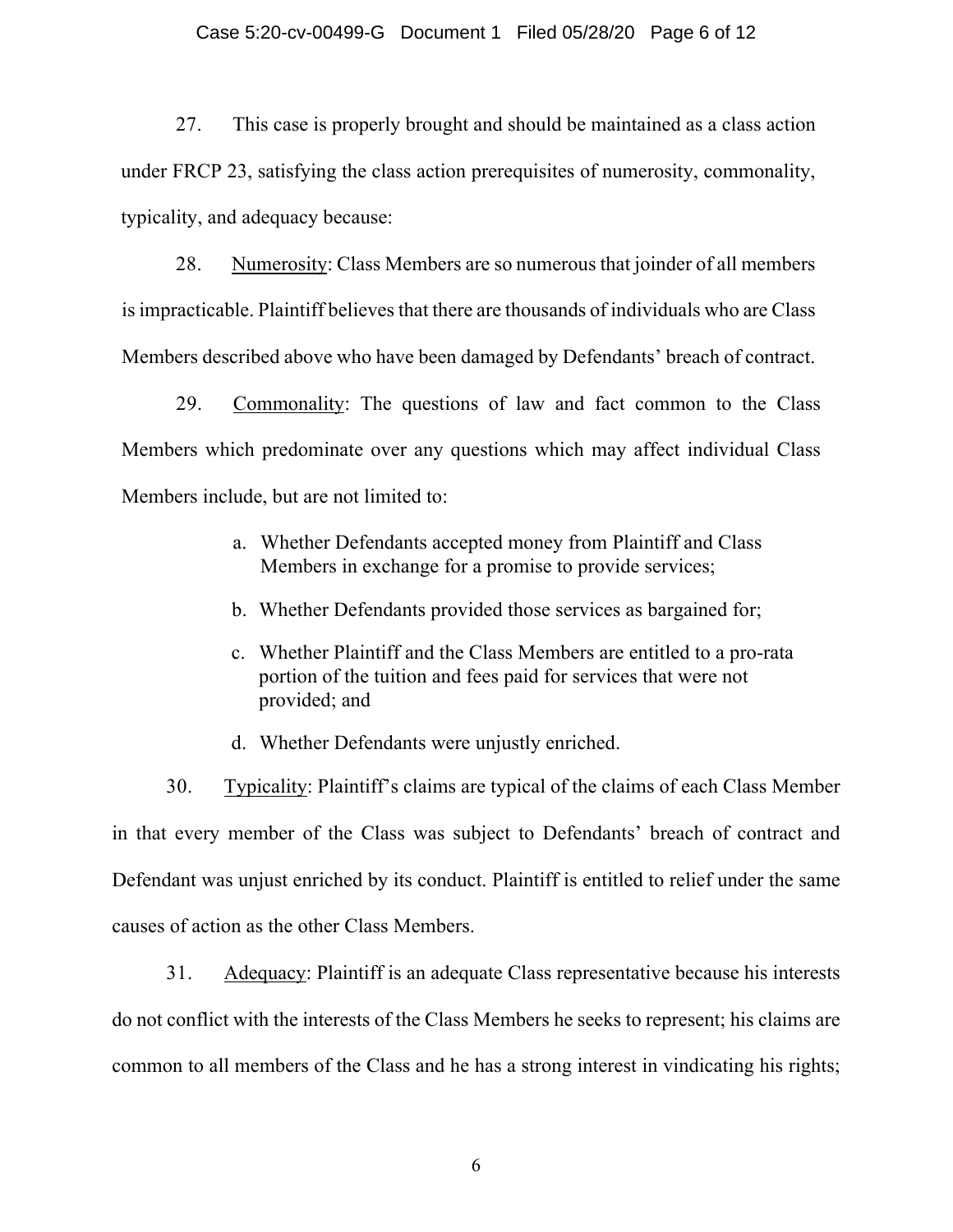#### Case 5:20-cv-00499-G Document 1 Filed 05/28/20 Page 7 of 12

he has retained counsel competent and experienced in complex class action litigation and they intend to vigorously prosecute this action. Plaintiff has no interests which conflict with those of the Class. The Class Members' interests will be fairly and adequately protected by Plaintiff and his counsel. Defendants have acted in a manner generally applicable to the Class, making relief appropriate with respect to Plaintiff and the Class Members. The prosecution of separate actions by individual Class Members would create a risk of inconsistent and varying adjudications.

32. The case is properly brought and should be maintained as a class action under FRCP 23 because a class action is superior to traditional litigation of this controversy. Common issues of law and fact predominate over any other questions affecting only individual members of the Class. The Class issues fully predominate over any individual issue because no inquiry into individual conduct is necessary; all that is required is a narrow focus on Defendants' deceptive and misleading practices.

33. In addition, this class action is superior to other methods for fair and efficient adjudication of this controversy because, *inter alia:*

34. Superiority: A class action is superior to the other available methods for the fair and efficient adjudication of this controversy because:

- a. The joinder of thousands of individual Class Members is impracticable, cumbersome, unduly burdensome, and a waste of judicial and/or litigation resources;
- b. The individual claims of the Class Members may be relatively modest compared with the expense of litigating the claim, thereby making it impracticable, unduly burdensome, and expensive—if not totally impossible—to justify individual actions;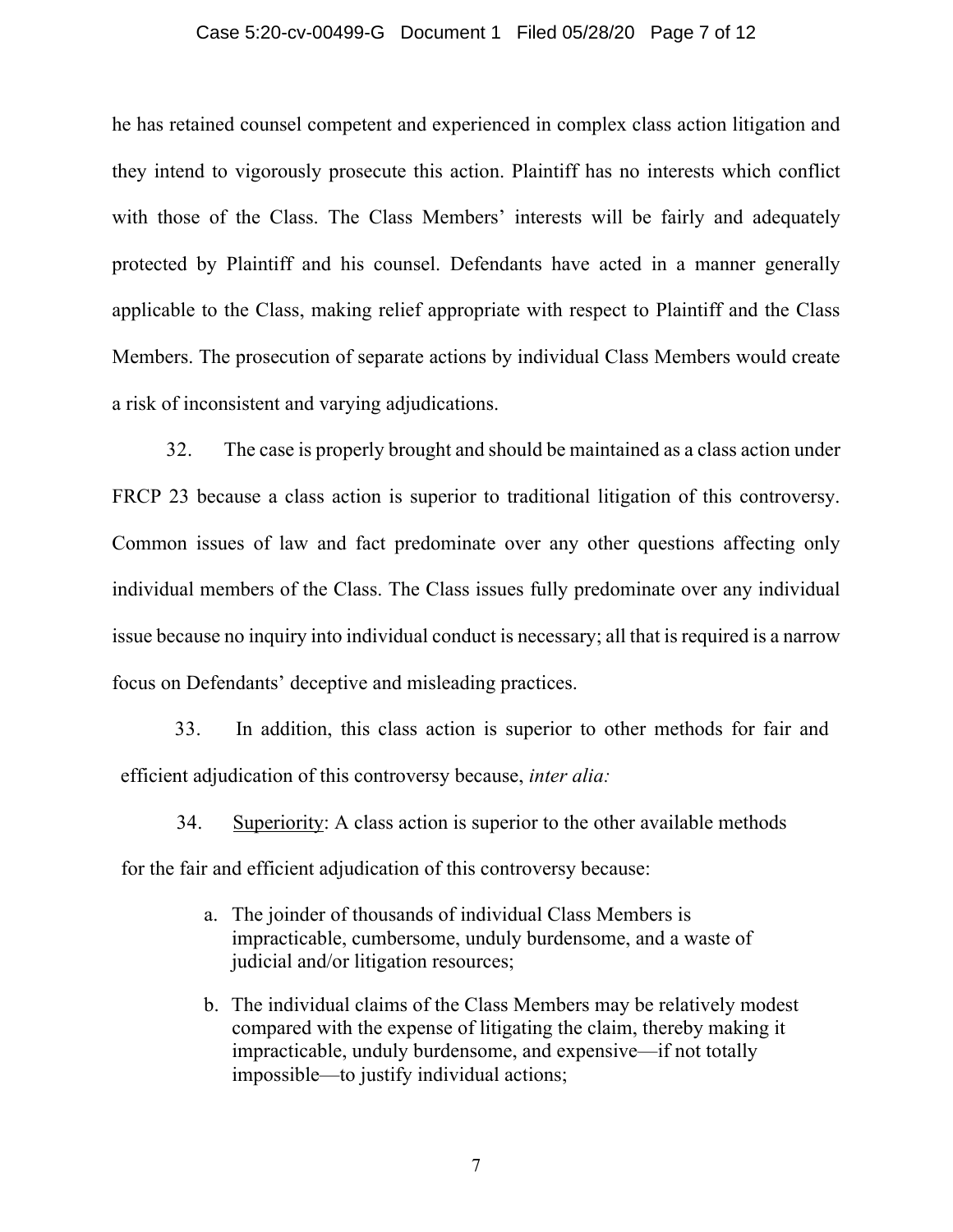- c. When Defendants' liability has been adjudicated, all Class Members' claims can be determined by the Class and administered efficiently in a manner far less burdensome and expensive than if it were attempted through filing, discovery, and trial of all individual cases;
- d. This class action will promote orderly, efficient, expeditious, and appropriate adjudication and administration of Class claims;
- e. Plaintiff knows of no difficulty to be encountered in the management of this action that would preclude its maintenance as a class action;
- f. This class action will assure uniformity of decisions among Class Members;
- g. The Class is readily definable and prosecution of this action as a class action will eliminate the possibility of repetitious litigation;
- h. Class Members' interests in individually controlling the prosecution of separate actions are outweighed by their interest in efficient resolution by single class action; and
- i. It would be desirable to concentrate in this single venue the litigation of all plaintiffs who were induced by Defendants' deceptive and discriminatory consumer practices.
- 35. Accordingly, this case is properly brought and should be maintained as a

class action under FRCP 23 because questions of law or fact common to Class Members predominate over any questions affecting only individual members, and because a class action is superior to other available methods for fairly and efficiently adjudicating this controversy.

36. Plaintiff and the Class can maintain this action as a class action under FRCP 23(b)(1), (2), and (3).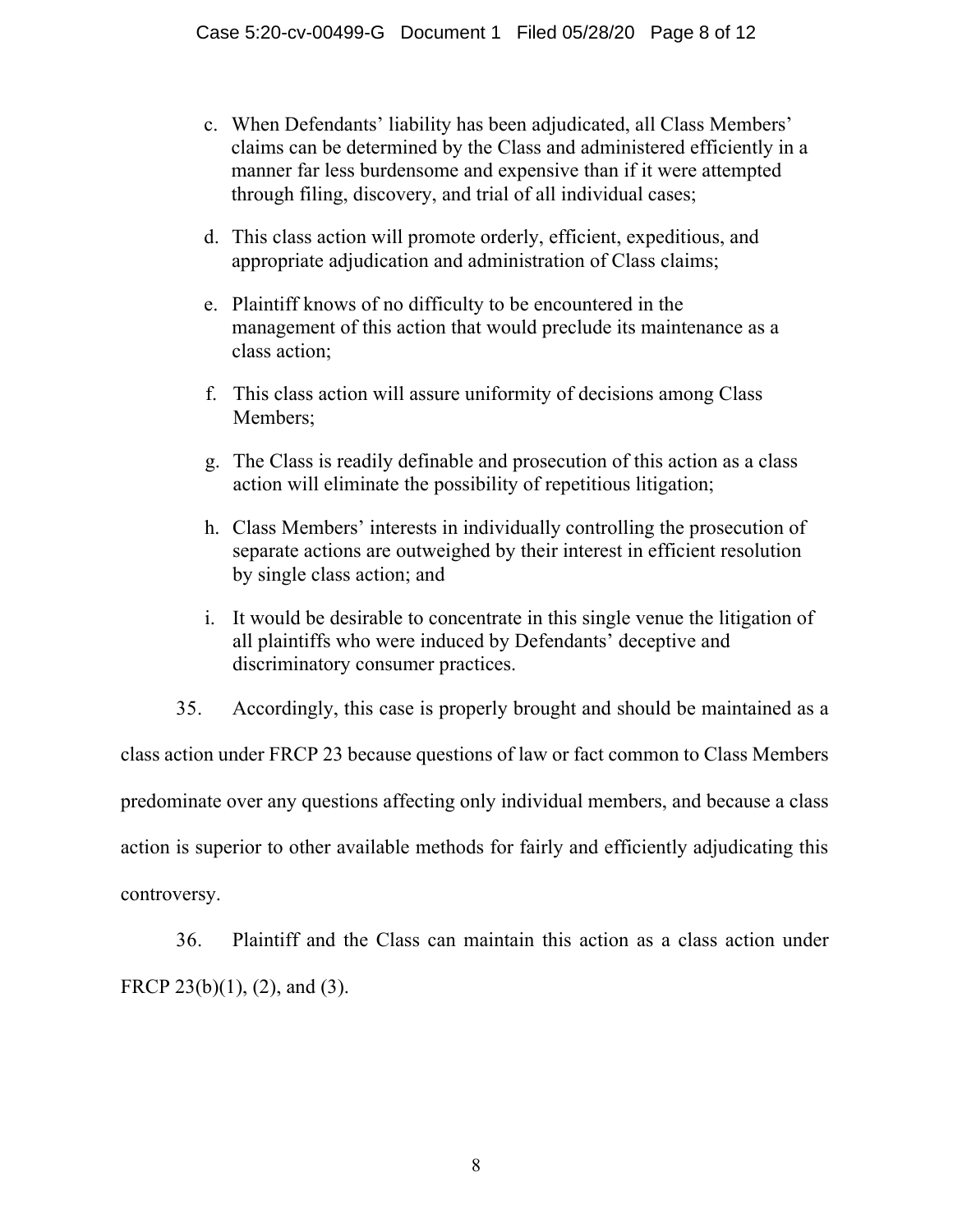# **FIRST CAUSE OF ACTION BREACH OF CONTRACT (On Behalf of Plaintiff and All Class Members)**

37. Plaintiff, on behalf of himself and other members of the class, brings a common law claim for Breach of Contract.

38. By accepting payment, Defendants entered into contractual arrangements with Plaintiff and Class Members to provide educational services, experiences, opportunities, and related services for the Spring Semester 2020.

39. Plaintiff and Class Members' payment of tuition and fees were intended to cover in-person education, experiences, and services from January through May 2020.

40. Defendants received and retained the benefits without providing those benefits to Plaintiff and Class Members.

41. As a direct and proximate result of Defendants' breach of contract, Plaintiff and Class Members have been harmed by not receiving the educational experiences, opportunities, and services they paid for during the Spring Semester 2020.

42. Defendants are required to perform under the contract and COVID-19 does not excuse such performance. Therefore, Defendants should be required to return pro-rata shares of the tuition and fees paid by Plaintiff and Class Members that related to services that were not provided after The University of Oklahoma shut down on or around March 23, 2020.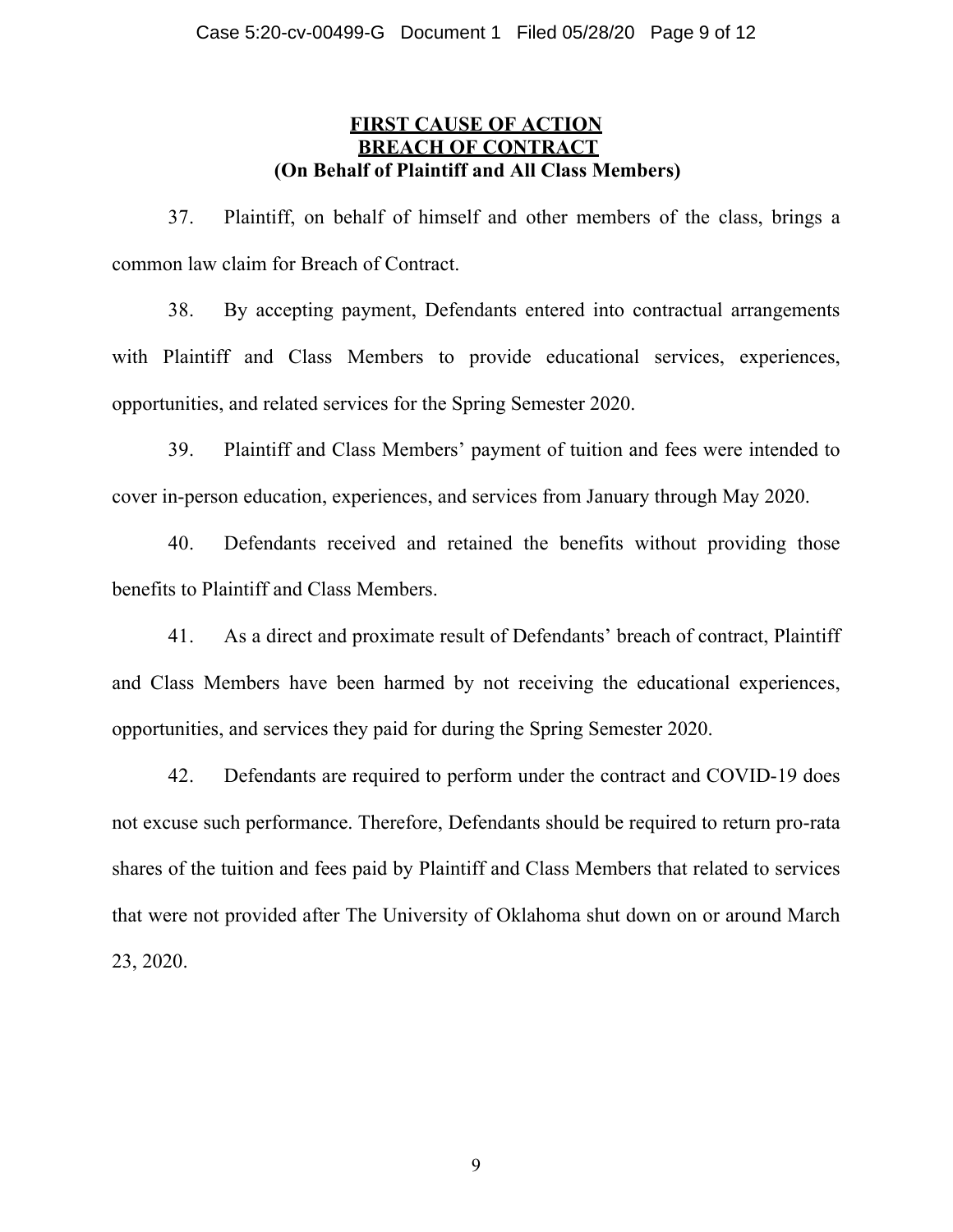# **SECOND CAUSE OF ACTION COMMON LAW UN. (On Behalf of Plaintiff and All Class Members in the Alternative)**

43. Plaintiff, on behalf of himself and other members of the class, brings a common law claim for unjust enrichment.

44. Plaintiff and Class Members conferred financial benefits and paid substantial tuition and fees to Defendants for educational and related services for the Spring Semester 2020. As bargained for, these tuition and fee payments were intended to cover in-person education throughout the entire Spring Semester 2020 of January through May 2020.

45. Defendants accepted the obligation to provide such services when they accepted payment.

46. Defendants retained these payments, despite Defendants failing to provide the bargained-for educational, experiences, and services for which the tuition and fees were collected to cover. Defendants should be required to return a pro-rata share of any Spring Semester 2020 tuition and fees related to services were not provided as bargained for since The University of Oklahoma shut down on or around March 23, 2020.

47. Under common law principles of unjust enrichment, it is inequitable for Defendants to retain the benefits conferred by Plaintiff's and Class Members' overpayments.

48. Plaintiff and Class Members seek disgorgement of all profits resulting from such overpayments and establishment of a constructive trust from which Plaintiff and Class Members may seek restitution.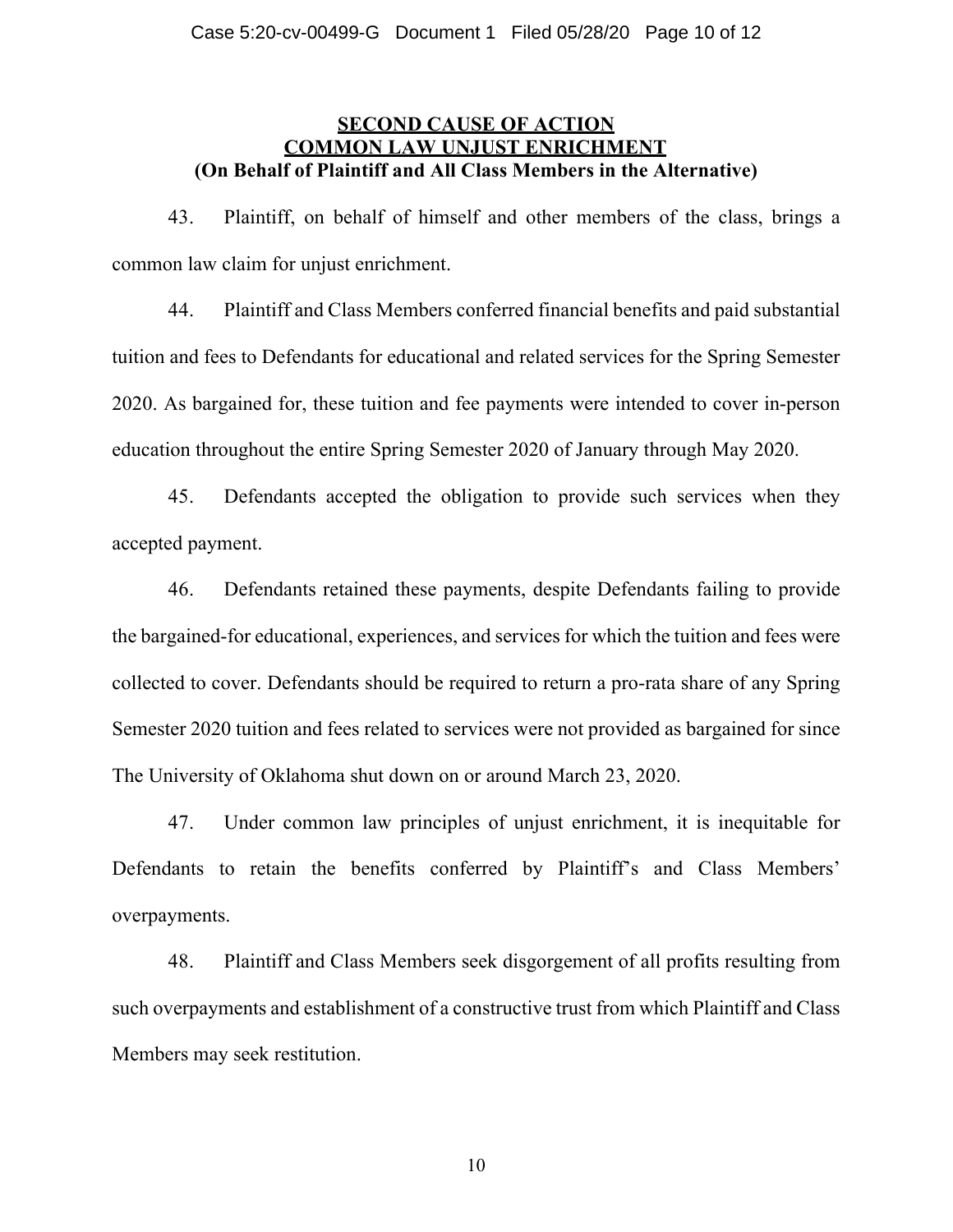# **DEMANDS FOR RELIEF**

49. Plaintiff demands a trial by jury on all issues.

**WHEREFORE,** Plaintiff, on behalf of himself and the Class, prays for judgment

as follows:

- (a) Declaring this action to be a proper class action and certifying Plaintiff as the representative of the Class under FRCP 23;
- (b) Awarding compensatory damages;
- (c) Awarding punitive and treble damages;
- (d) Awarding Plaintiff and Class Members their costs and expenses incurred in this action, including a reasonable allowance of attorney's fees for Plaintiff's attorneys and experts, and reimbursement of Plaintiff's expenses; and
- (f) Granting such other and further relief as the Court may deem just and proper.

Dated: May 28, 2020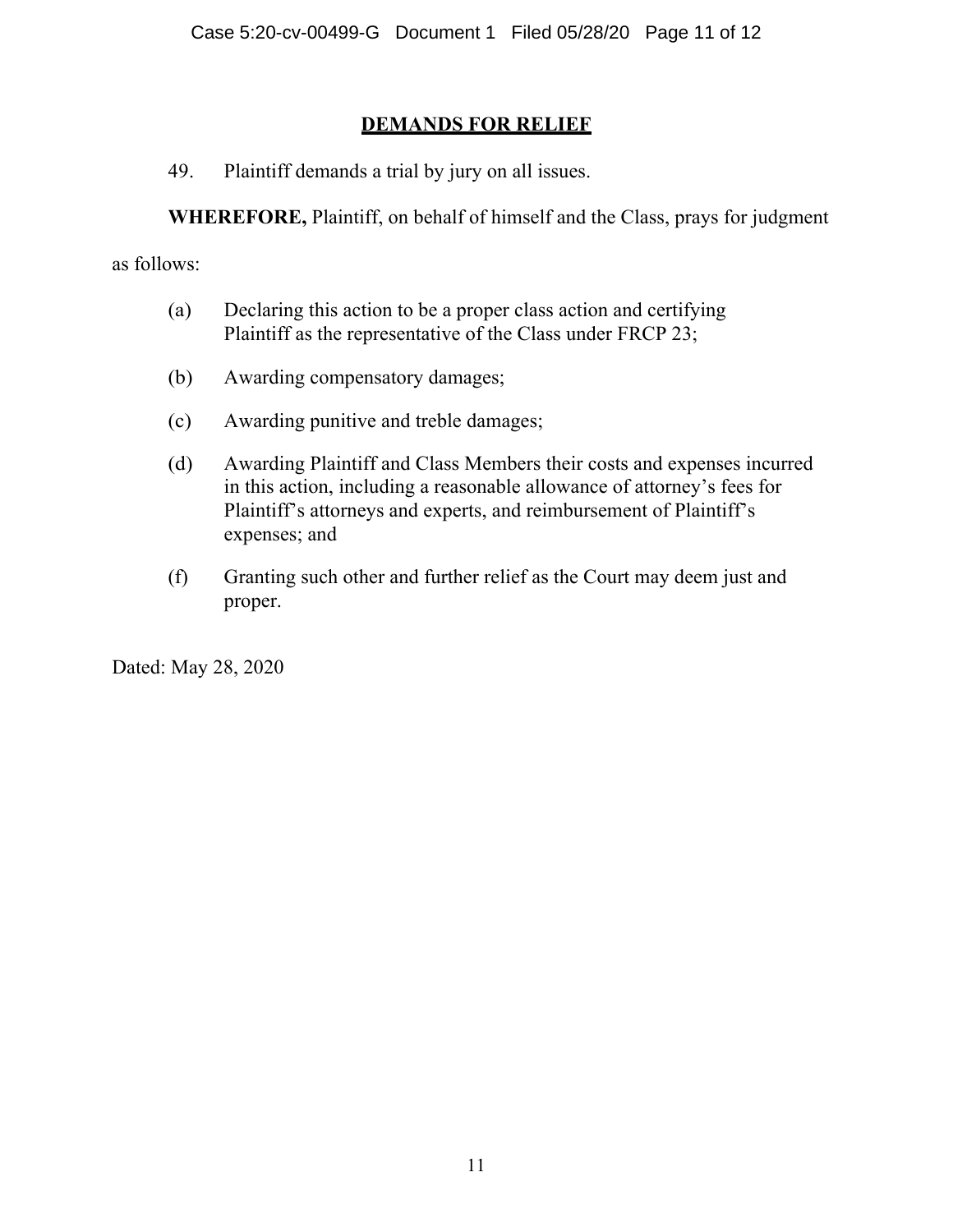Respectfully submitted,

THE BROOKS LAW FIRM

/s/Michael L. Brooks

Michael L. Brooks, OBA No. 30021 7100 N. Classen Blvd., Suite 300 Oklahoma City, Oklahoma 73116 Telephone: (405) 840-1066 Facsimile: (405) 843-8446 michael.brooks@brookslawok.com

 $-$  and  $-$ 

THE SULTZER LAW GROUP, P.C.

Jason P. Sultzer, Esq. Adam Gonnelli, Esq. Jeremy Francis, Esq. 85 Civic Center Plaza, Suite 104 Poughkeepsie, New York 12601 Telephone: (854) 705-9460 sultzerj@thesultzerlawgroup.com (To be admitted Pro Hac Vice)

 $-$  and  $-$ 

LEEDS BROWN LAW, P.C.

Jeffrey K. Brown, Esq. Michael A. Tompkins, Esq. Brett R. Cohen, Esq. One Old Country Road, Suite 347 Carle Place, NY 11514 Telephone: (516) 873-9550 jbrownl@leedsbrownlaw.com mtompkins@leedsbrownlaw.com bcohen@leedsbrownlaw.com (To be admitted Pro Hac Vice)

*Counsel for Plaintiff and the Putative Class*

**Attorney's Lien Claimed**